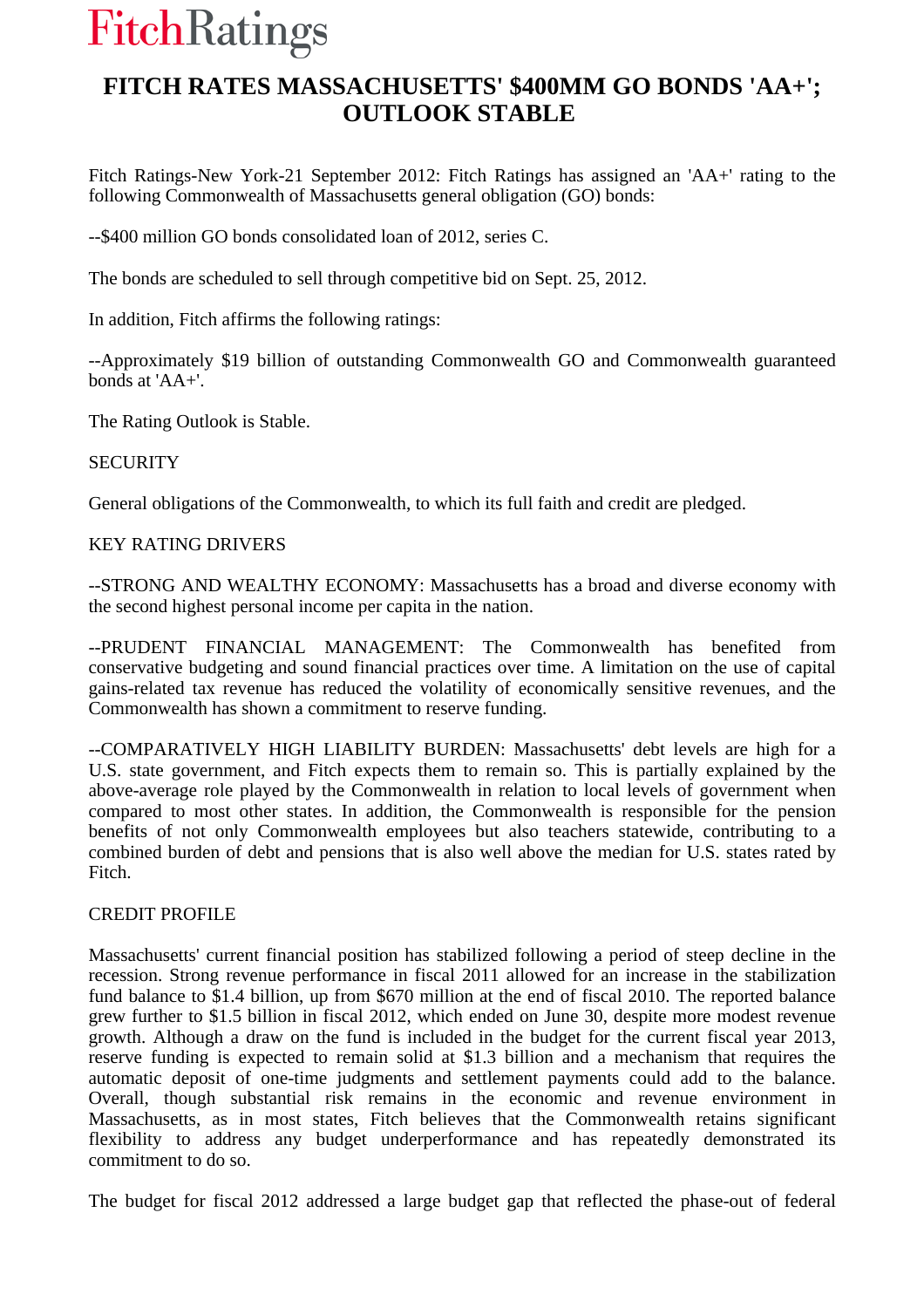stimulus funds primarily through spending control, particularly in the area of health care. Savings were achieved and revenues came in slightly above upwardly revised estimates. Recovery continued, albeit at a more modest pace than the prior year, with 4% baseline growth in personal income tax revenues, a 4.7% rise in sales tax revenues, and a 3.5% overall baseline increase in tax collections compared to 9% year-over-year growth in fiscal 2011. The enacted budget for fiscal 2013 again relies on spending control to maintain balance. The budget assumes baseline growth of 5.4% over fiscal 2012. Results are slightly under budget through August.

Strong fiscal 2011 revenue performance triggered an automatic drop in the state's flat income tax rate, from 5.3% to 5.25% effective Jan. 1, 2012, pursuant to a previously deferred tax-rate cut. The Commonwealth estimates the impact of the change at only approximately \$55 million in fiscal 2012, rising to about \$115 million in fiscal 2013. Another drop for 2013, to 5.2%, could be triggered based on recent results, which would have a similarly sized effect on the fiscal 2013 and 2014 budgets. Although up to three regional resort casinos and one slot facility have been authorized, much of the revenue is expected to go to local governments and there is no related money assumed in the Commonwealth's fiscal 2013 budget.

Massachusetts has consistently taken timely action to ensure budget balance in recent downturns while maintaining some level of reserves. This is important given the nature of the Commonwealth's revenue system, which quickly reflects changing economic conditions. With economic deterioration, tax revenue forecasts were reduced significantly over the course of fiscal 2009, from \$21.4 billion in the enacted budget to actual results of \$18.3 billion, and the year ended down 13% (baseline) compared to fiscal 2008. The budget for fiscal 2010 included a 25% increase in the Commonwealth's sales tax rate (to 6.25%) and other revenue measures totaling about \$1 billion. Fiscal 2010 taxes were down 3.4% (baseline) versus fiscal 2009.

In addition to solid ongoing budget management, the Commonwealth has proactively taken steps to reduce the volatility of its revenue system in recent years. The variability and unpredictability of capital gains-related tax revenue has been a key factor in this volatility over time. In response, the fiscal 2011 enacted budget included a new mechanism for budgeting capital gains-related tax revenue that limits the amount of such revenue that can be included in the Commonwealth's budget to \$1 billion, with excesses dedicated to reserve funding. A similar change requires one-time judgments and settlement payments in excess of \$10 million be deposited in the stabilization fund; the fund benefited from more than \$400 million of such revenue in fiscal 2012. Along the same lines, in May 2012 the Commonwealth announced development of a long-term fiscal policy framework focused on budget sustainability.

Massachusetts has a fundamentally strong and wealthy economy. At 129% of the U.S. average, the Commonwealth's personal income per capita is the second highest of the states. After experiencing among the steepest employment drops in the country from 2002-2004, the Commonwealth's performance in the recent recession was significantly better than the national experience. Employment losses in 2009 were less severe than those of the U.S. (3.3% versus 4.4%), and Commonwealth employment rose 0.3% in 2010 while U.S. employment fell 0.7%. Employment continued to grow in 2011, with year-over-year growth of 0.6% in Massachusetts equaling about half the increase for the nation, and employment was up 1.4% year-over-year in August 2012, in line with the nation. Massachusetts' unemployment rate of 6.3% for August 2012 was 78% of the U.S. level.

The Commonwealth's net tax-supported debt equals a comparatively high 10% of personal income, including sales tax obligations of the Massachusetts Bay Transportation Authority and the Massachusetts School Building Authority, and contract assistance commitments to the Massachusetts Department of Transportation. The comparatively high debt levels are partially explained by the Commonwealth's above-average role in relation to local levels of government when compared to most other states. GO debt continues to represent the majority of outstanding debt. Fitch expects debt to remain high.

The Commonwealth is responsible for the pension benefits of not only Commonwealth employees but also teachers statewide. To avoid a large increase in the annual contribution for pensions in the fiscal 2012 budget, the schedule for amortizing the unfunded liability was extended from 2025 to